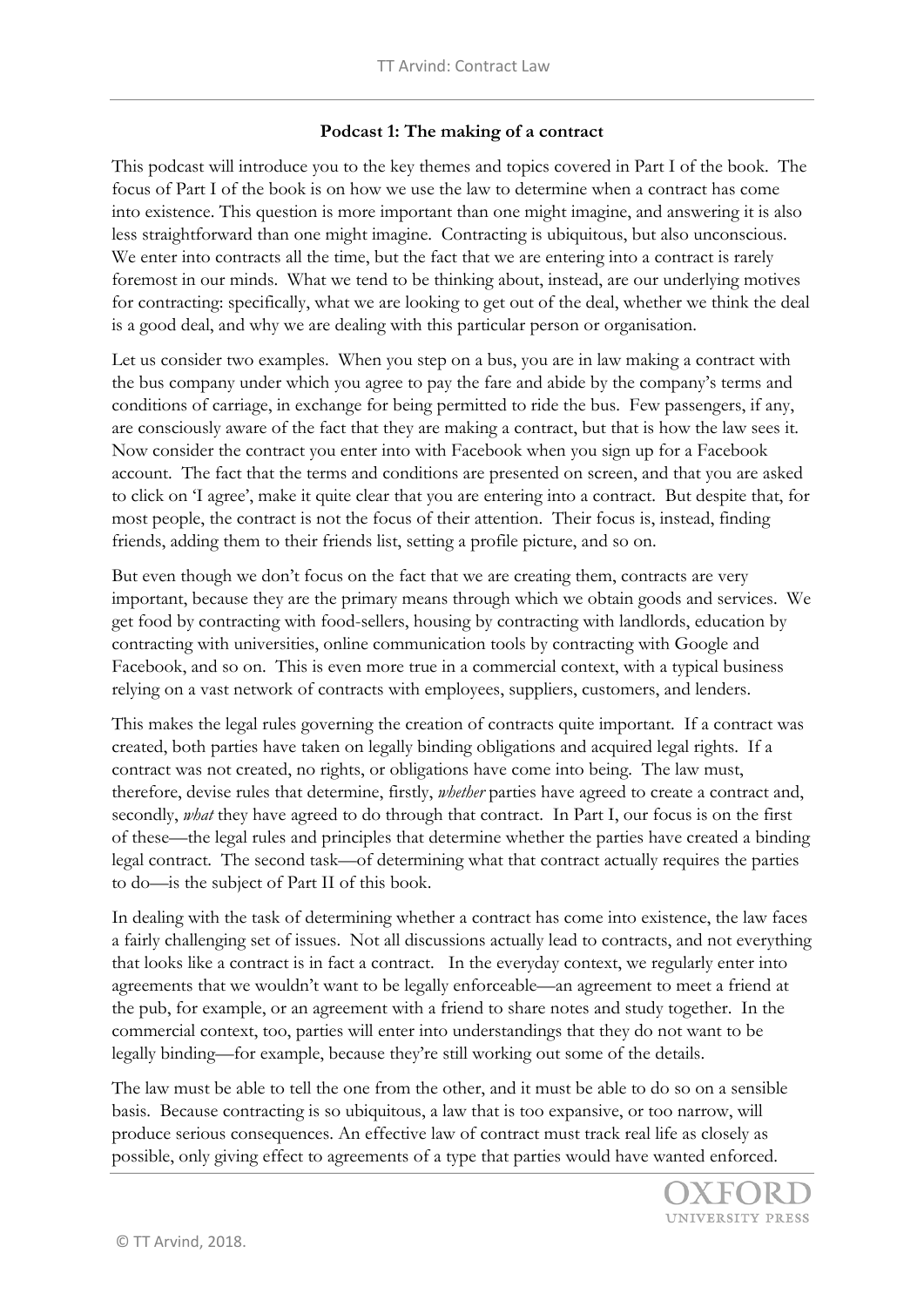Equally, in devising rules to cope with these issues, the law must also be able to deal with the fact that much of contracting is unconscious, and takes place without the parties consciously thinking about the fact that they are contracting. This, obviously, complicates the task, because the courts cannot simply ask what the parties thought they were doing. Often, the answer to that will be that they didn't actually think about their actions in legal terms.

The law of contract, accordingly, answers the question of whether a contract came into existence by looking at three sets of factors, or three requirements: firstly, whether the parties have reached agreement, secondly, whether they did so as part of an exchange in which each gave something of value, and thirdly, whether at the time of doing so, they had the intention to create legal relations. Chapters 2, 3, and 4 consider each of these factors in greater detail.

We start, in Chapter 2, by looking at the issue of agreement. Did the parties actually reach full agreement, or did they come close to agreement but not actually agree? How do we decide what constitutes full agreement? Must they agree on every particular? Is it good enough if they agree on the essentials, but continue to disagree on the details? What happens if the parties start work expecting a contract to be agreed, but end up not agreeing on the final terms? These questions are the subject of the law of offer and acceptance, which Chapter 2 discusses in more detail.

The second requirement is that the parties' agreement must relate to a transaction where each person gives something of value. The law of contract is concerned with self-interested action, not altruistic action. A promise which is wholly altruistic, or a promise where nothing is done or given in return is not a contract, and is not enforceable through the medium of contract law. In English law, we deal with these questions through the rules relating to consideration, which Chapter 3 discusses in detail.

The third requirement is that the parties must have the intention to create legal relations. If you're simply making a social arrangement—for example, to meet a friend at a café, or to call your mother once a week—you won't usually intend that arrangement to be legally binding. Similarly, commercial parties will sometimes sign letters of intent or other documents which are there to record a commercial understanding without binding the parties. The legal rules that determine how the law infers the presence or absence of an intention to create binding legal relations are discussed in Chapter 4.

Put together, these rules come close to mirroring how transactions work in the real world. However, they aren't by any means perfect, and the law therefore also includes other doctrines to deal with situations where the parties clearly intended there to be some legal consequences to their transactions, but where the way in which they interacted means that they haven't quite met the bar of the three sets of factors the law prescribes for a binding contract to come into existence. Chapter 5 focuses on the most important of these doctrines, the rules concerning a legal defence called estoppel.

A final point you should keep in mind is that contract law's way of viewing the world is a little distinctive, in that it operates through the medium of an objective test. In deciding whether the parties reached agreement, or whether they provided value to each other, or even whether they intended to create legal relations, the court is not looking at what the parties actually intended. Instead, it is proceeding objectively, on the basis of what a reasonable third party observer would have made of their words and deeds. It is that objective significance, rather than the subjective significance the parties themselves attached to their words and deeds, that matters to the law.